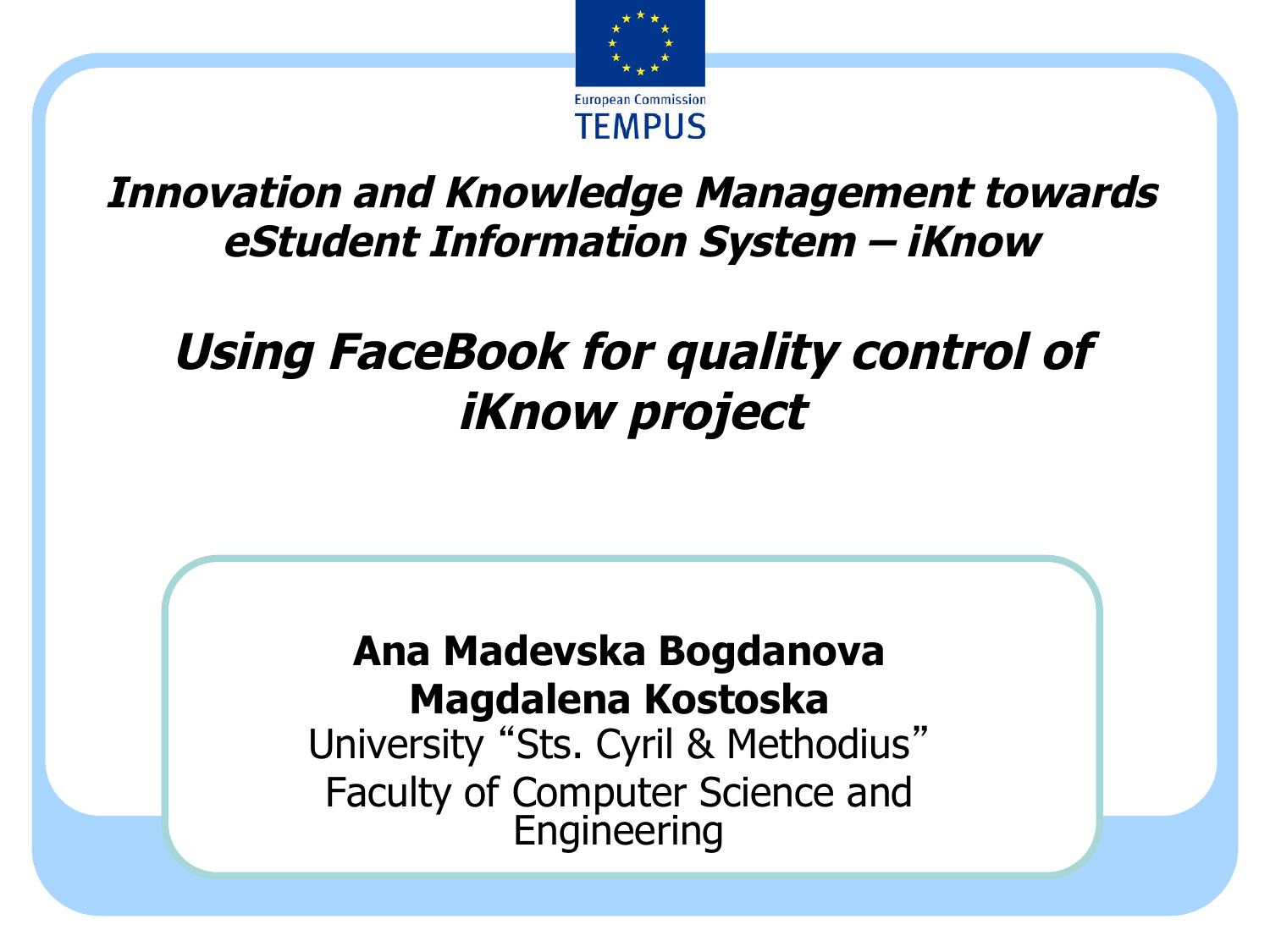

#### **Objective**

- The general objective is to perform quality control of the iKnow system using Facebook.
- To improve student's processes and experience with their help.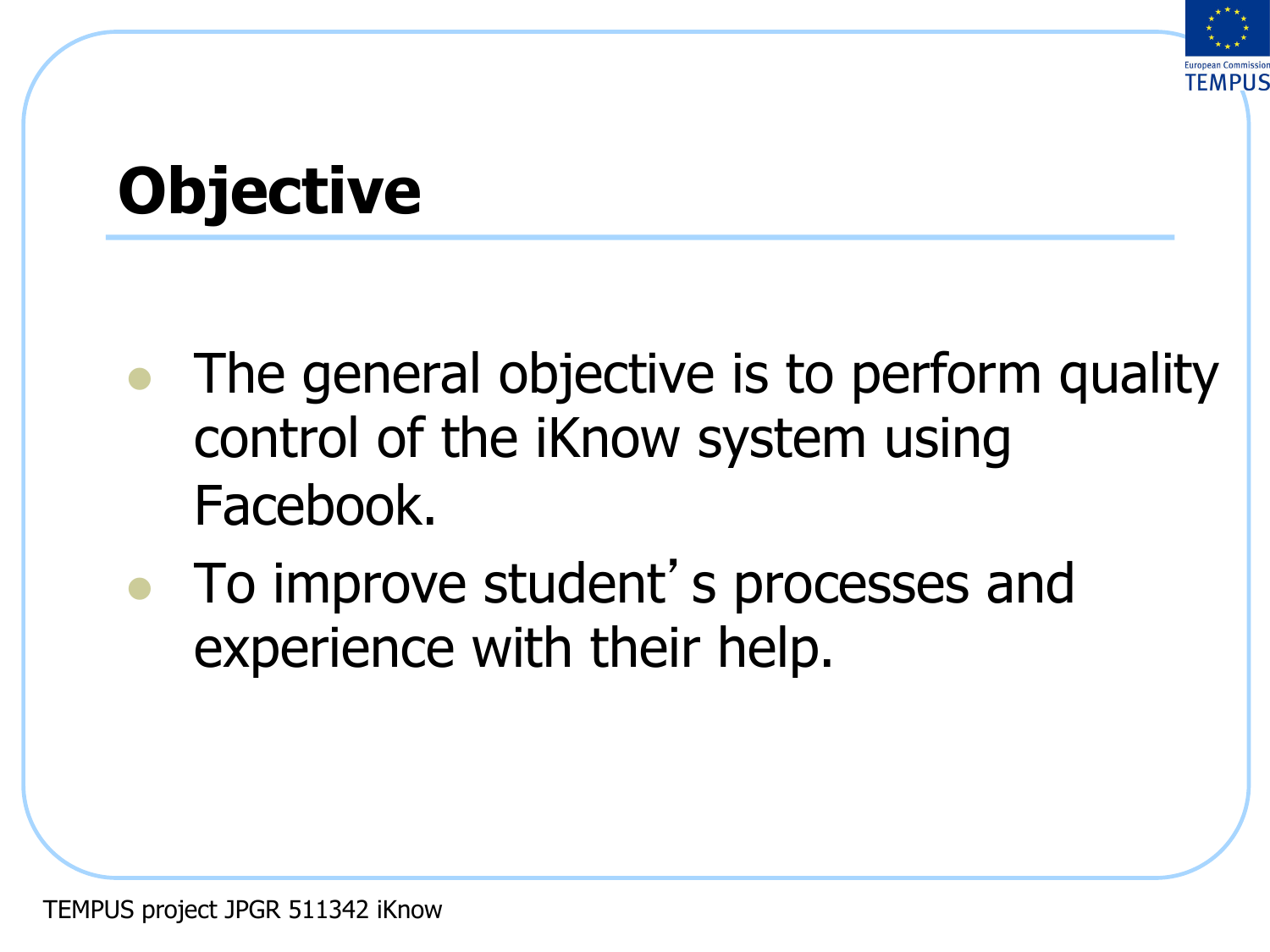

# **Quality Control (QC)**

- <sup>l</sup> process by which entities review the quality of all factors involved in production
- <sup>l</sup> procedure or set of procedures intended to ensure that a manufactured product or performed service adheres to a defined set of quality criteria or meets the requirements of the client or customer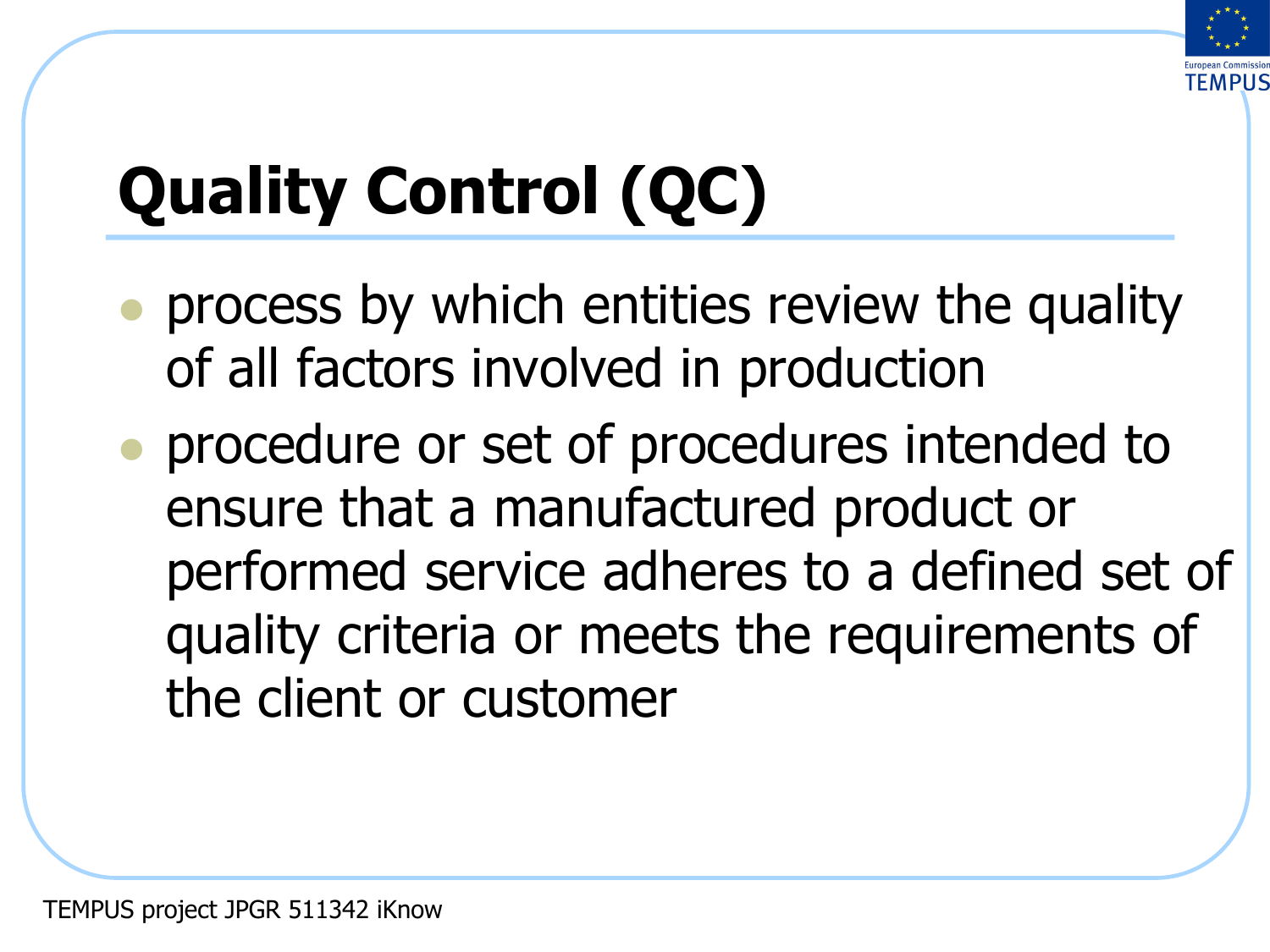

## **Quality Control aspects**

- Elements such as controls, job management, defined and well managed processes, performance and integrity criteria, and identification of records
- Competence, such as knowledge, skills, experience, and qualifications
- Soft elements, such as personnel integrity, confidence, organizational culture, motivation, team spirit, and quality relationships.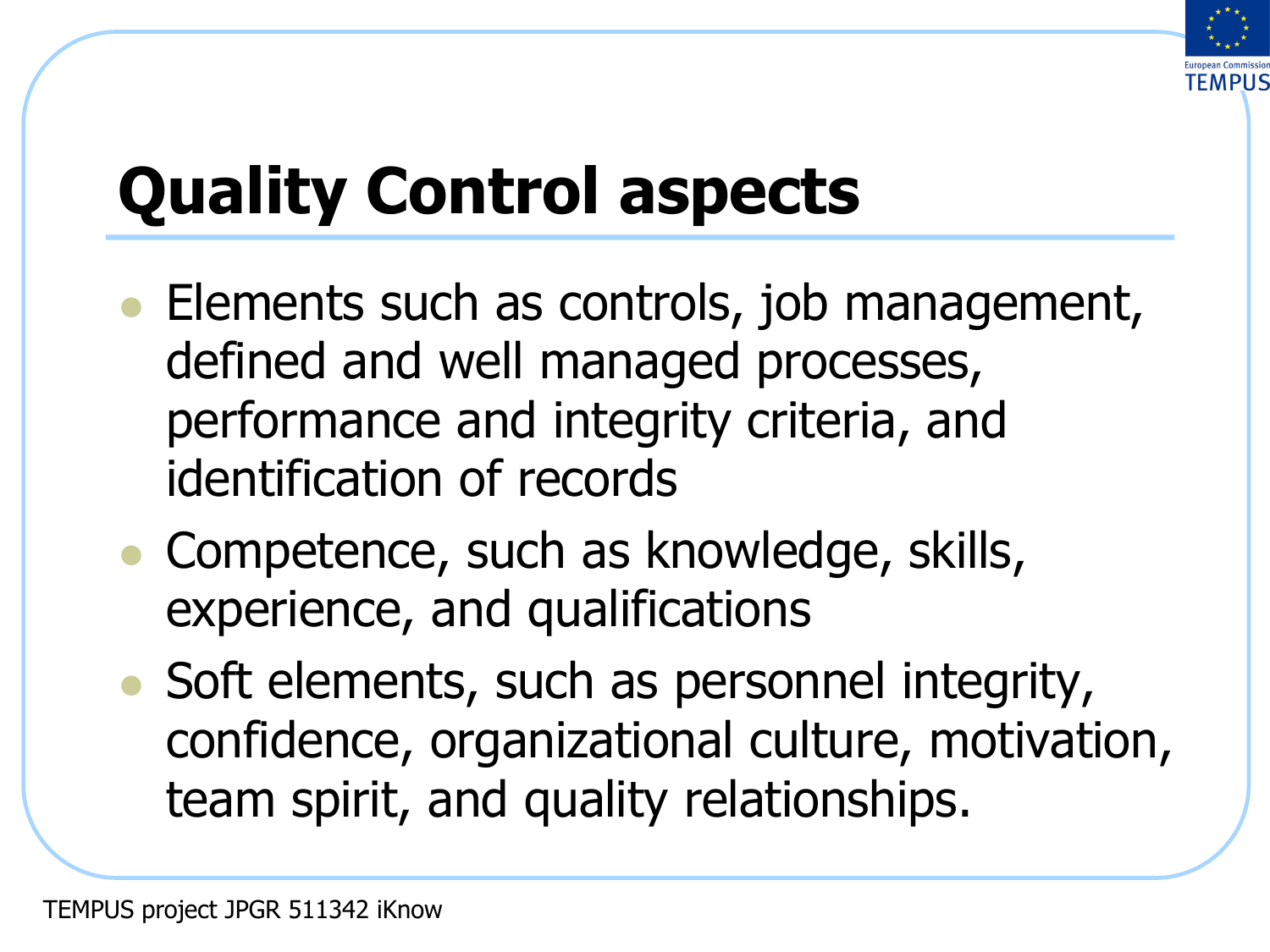

## **iKnow Quality Control**

- **First delivery** development of quality plan with methodology and identification of key performance indicators
	- deliveries will be measured in an objective, quantifiable and qualitative way
	- goal to define adjustment mechanisms
	- monitoring of activities: quality of deliveries, quality of dissemination and sustainability strategies and action plans, evaluation of feedback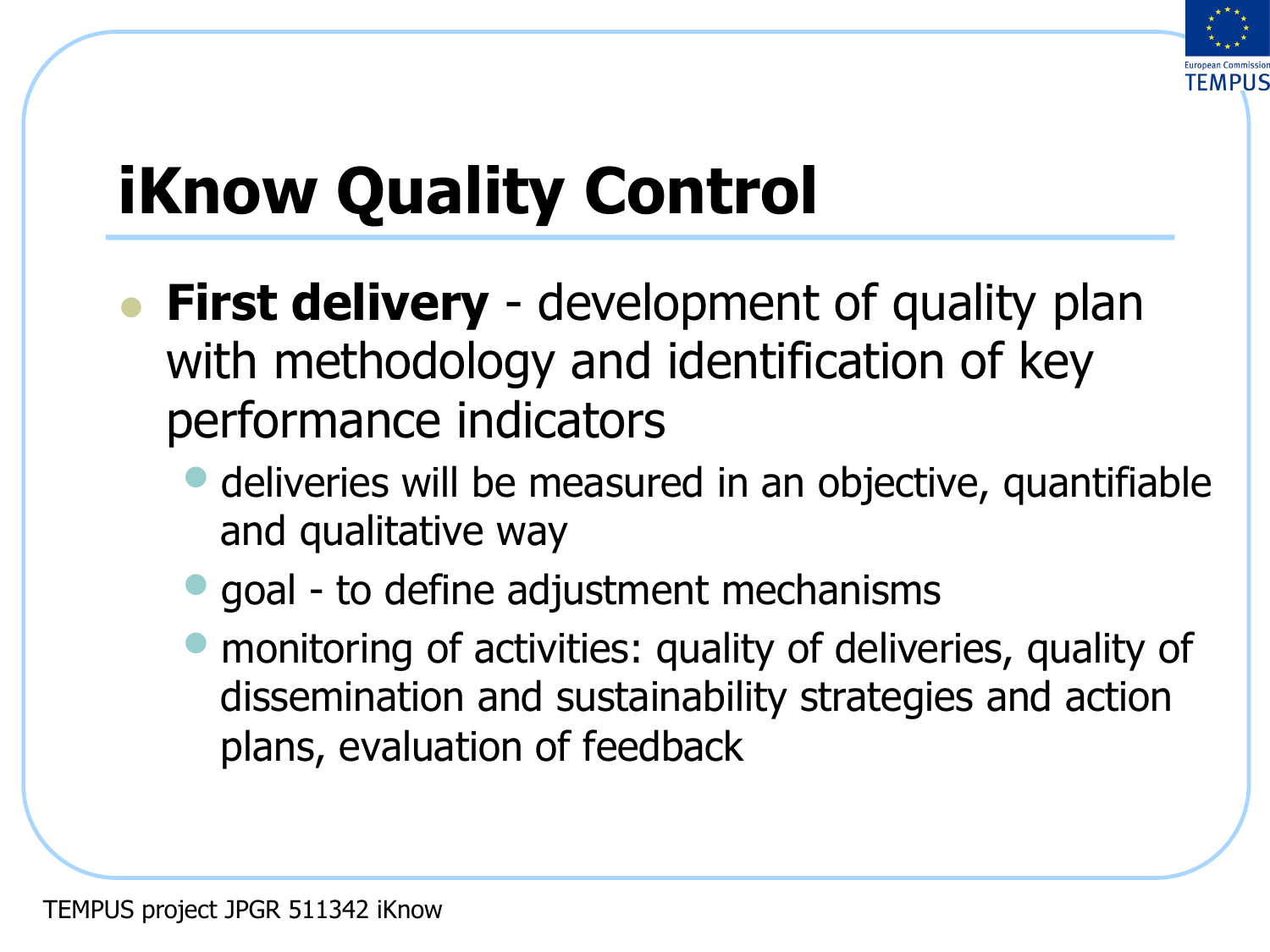

## **iKnow Quality Control**

- **Second delivery** internal evaluation of packages
- l Five stakeholder levels will realize internal review:
	- administration,
	- professors,
	- **university management,**
	- Ministry of education, and
	- **students**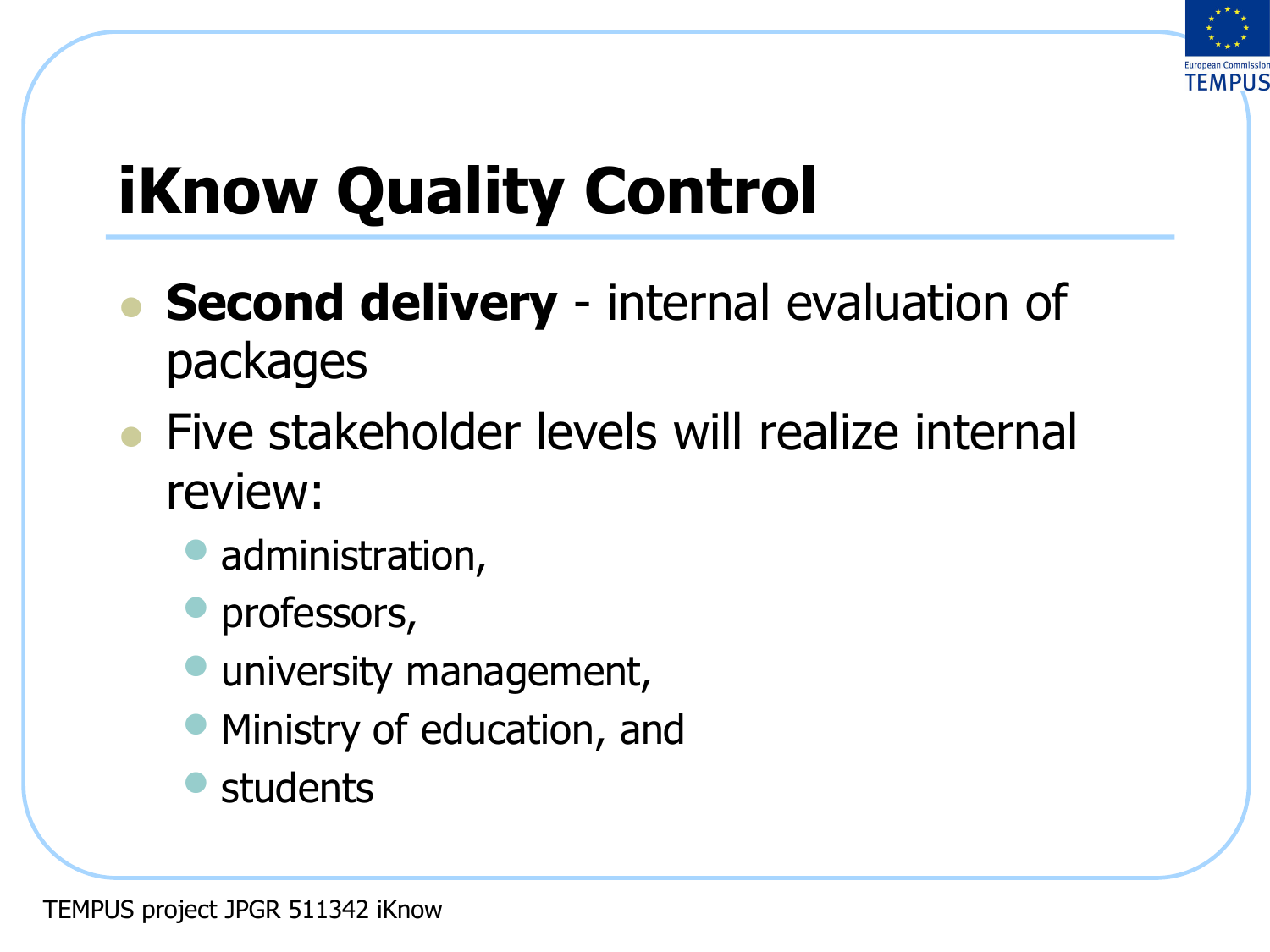

## **iKnow Quality Control**

- Last delivery external quality audit, including referee reports surveys with user satisfaction and feedback analysis
- Surveys addressing student focus groups by sophisticated innovative approach – **social media** and other knowledge management techniques that include investigation of public opinion and opinion of government representatives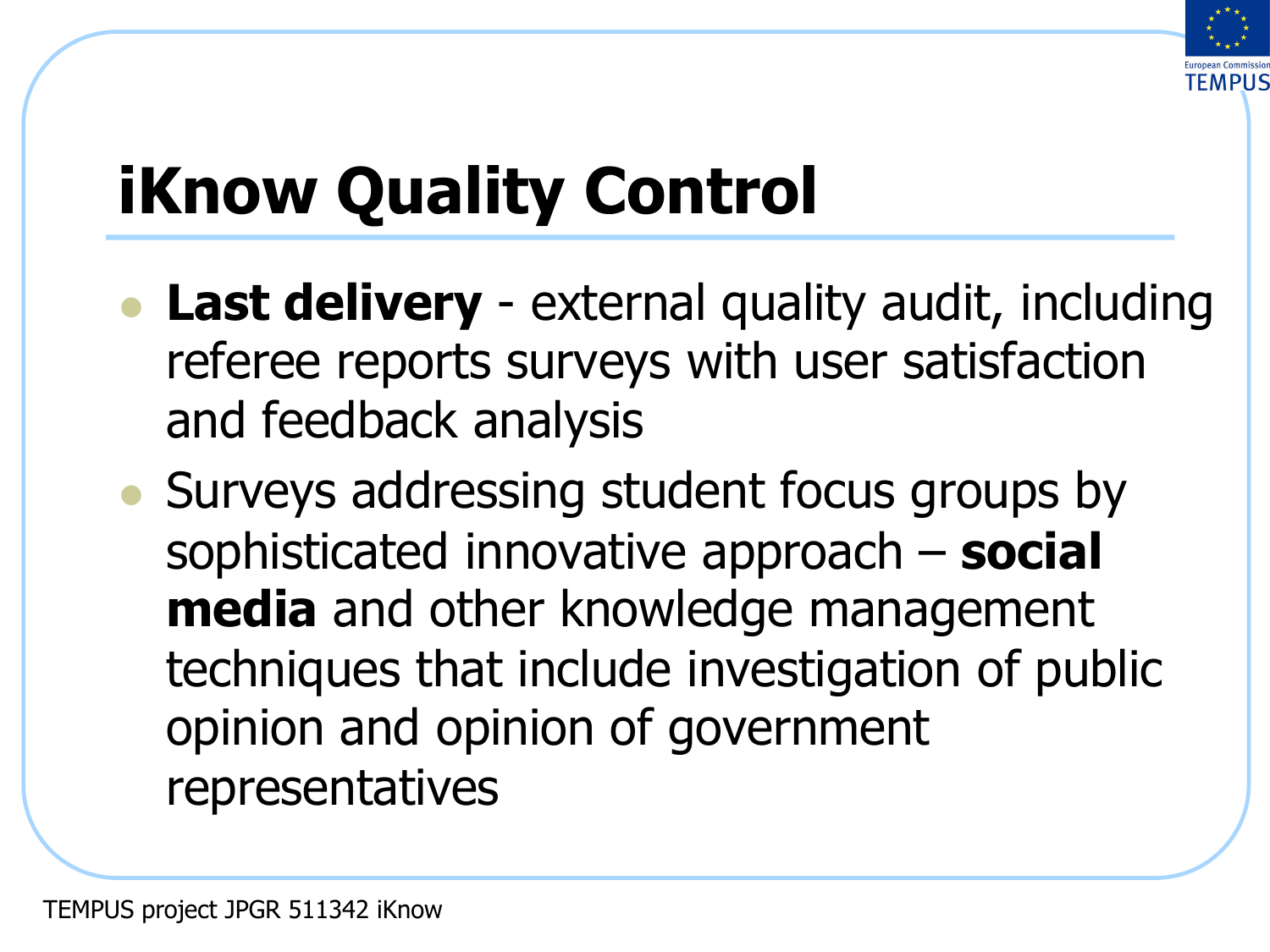

## **Using FB for QC - reasons**

- 800 million active users
- <sup>l</sup> Most of the students are Facebook users
	- Natural environment to post feedbacks
	- Spend a lot of time on FB
	- Previous experience (ours & student's)
	- **Statistics**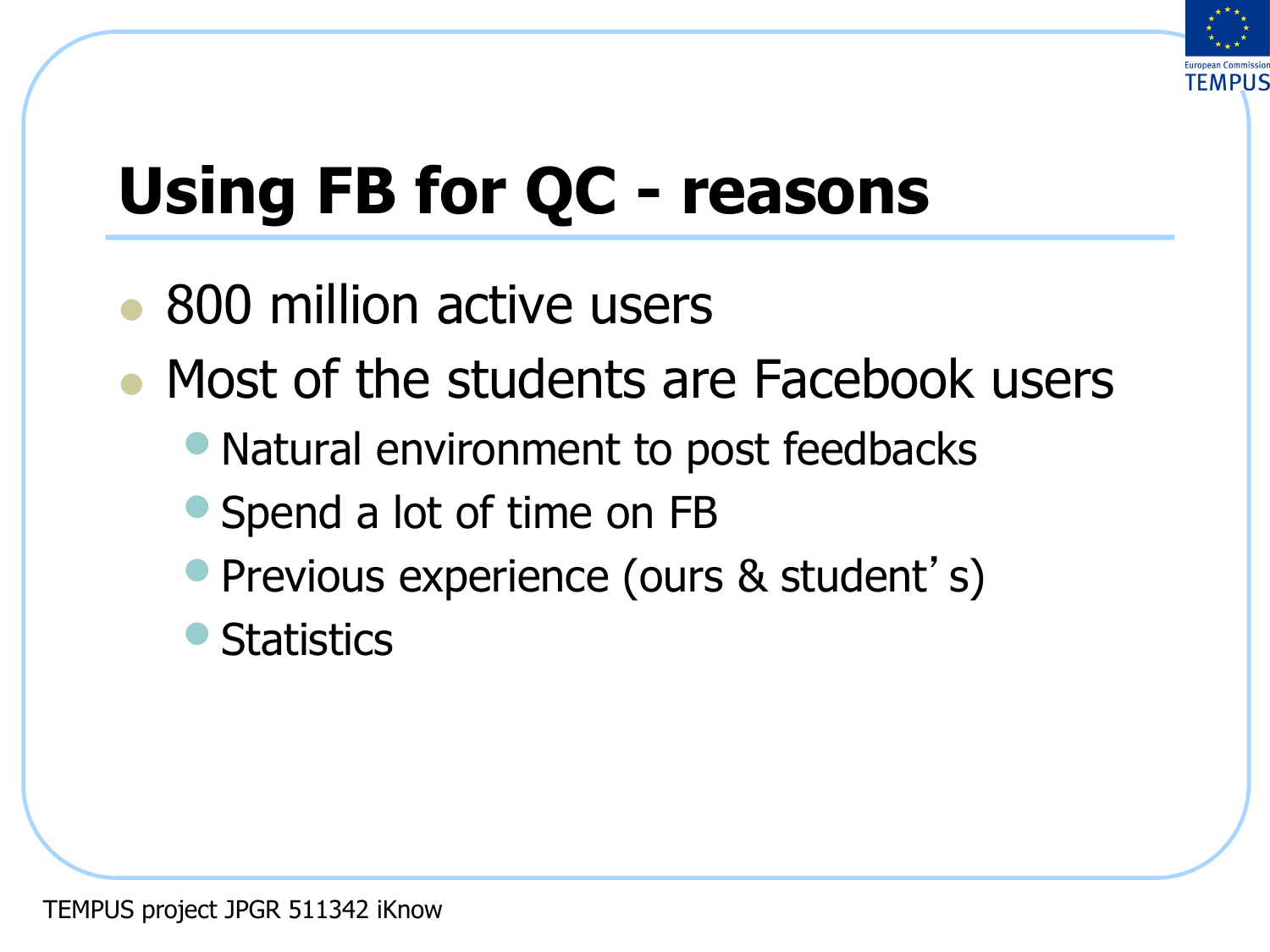

## **Using FB for QC**

- <sup>l</sup> Create page on FB for the iKnow system
- Inform students about any changes
- Answer student questions
- Receive feedback on old and new functionalities
- Inform students about upcoming events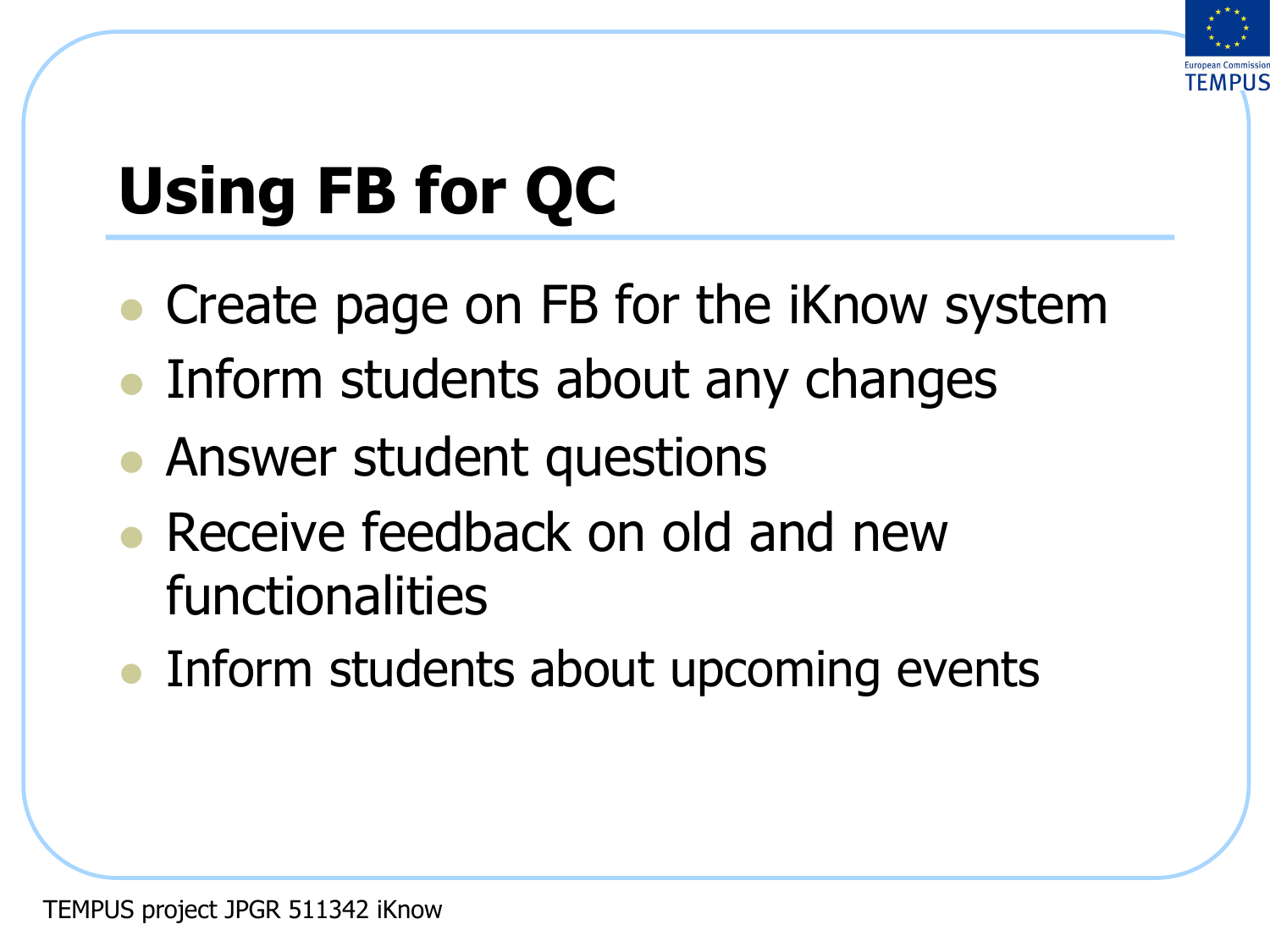

#### **Using FB for QC**

| <b>SHITE</b> |                                                                                                                         |              |
|--------------|-------------------------------------------------------------------------------------------------------------------------|--------------|
|              | Универзитетски систем iKnow<br>் Like<br>Be the first person to like this.                                              | Message<br>寮 |
| App          | Системот iКпоw во почетната фаза е достапен за студентите и вработените на универзитетот Св. Кирил и Методиј во Скопје. |              |
| About        |                                                                                                                         | Photos       |
|              |                                                                                                                         |              |

TEMPUS project JPGR 511342 iKnow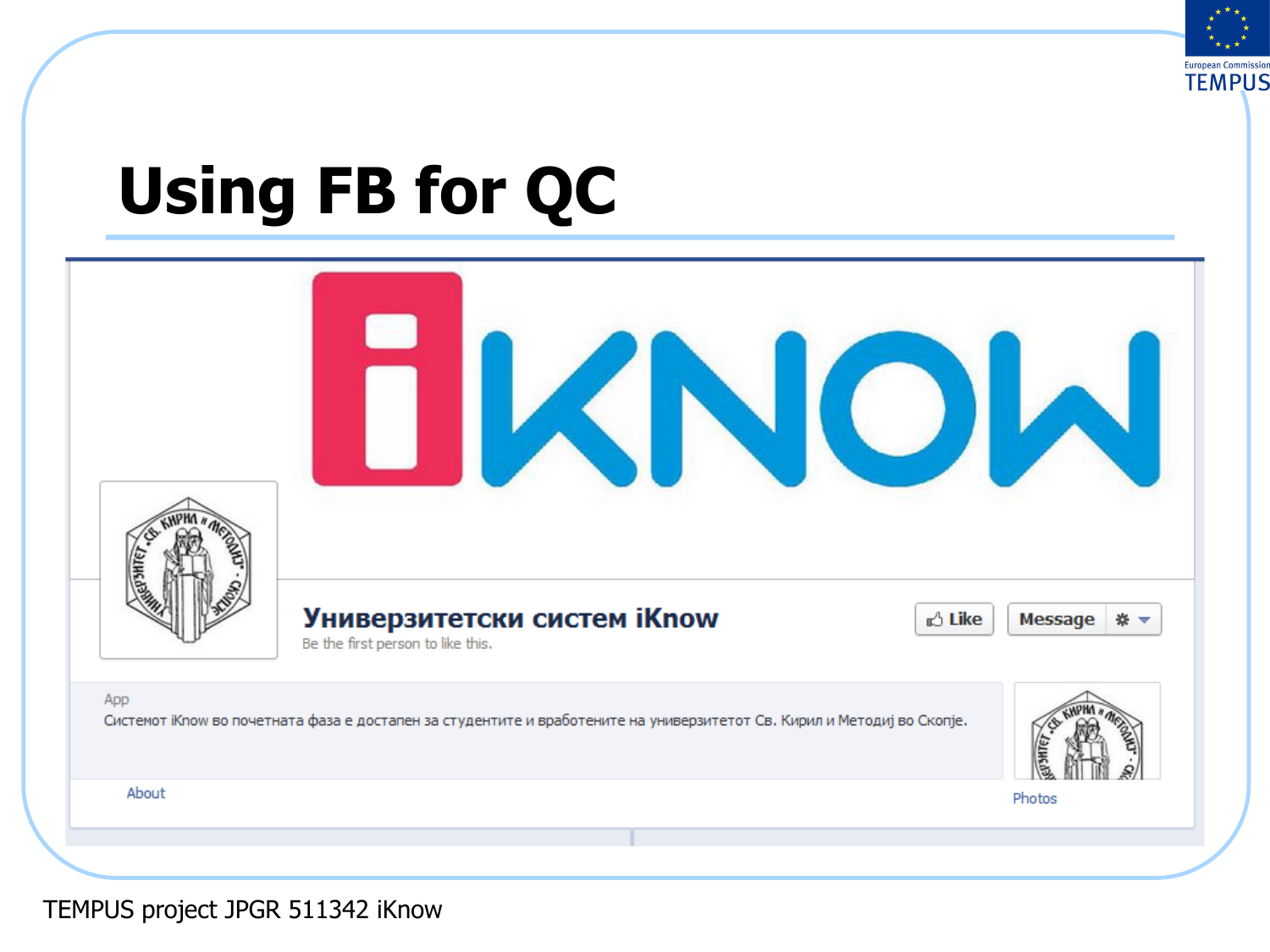

#### **The first 24 H...**

- We published an announcement about the page on three 1<sup>st</sup> year courses
- 5 minutes later 5 users joined the page
- 10 minutes later 10 users joined the page

#### • 24 hours later  $-55$  users joined the page

 $\bullet$  …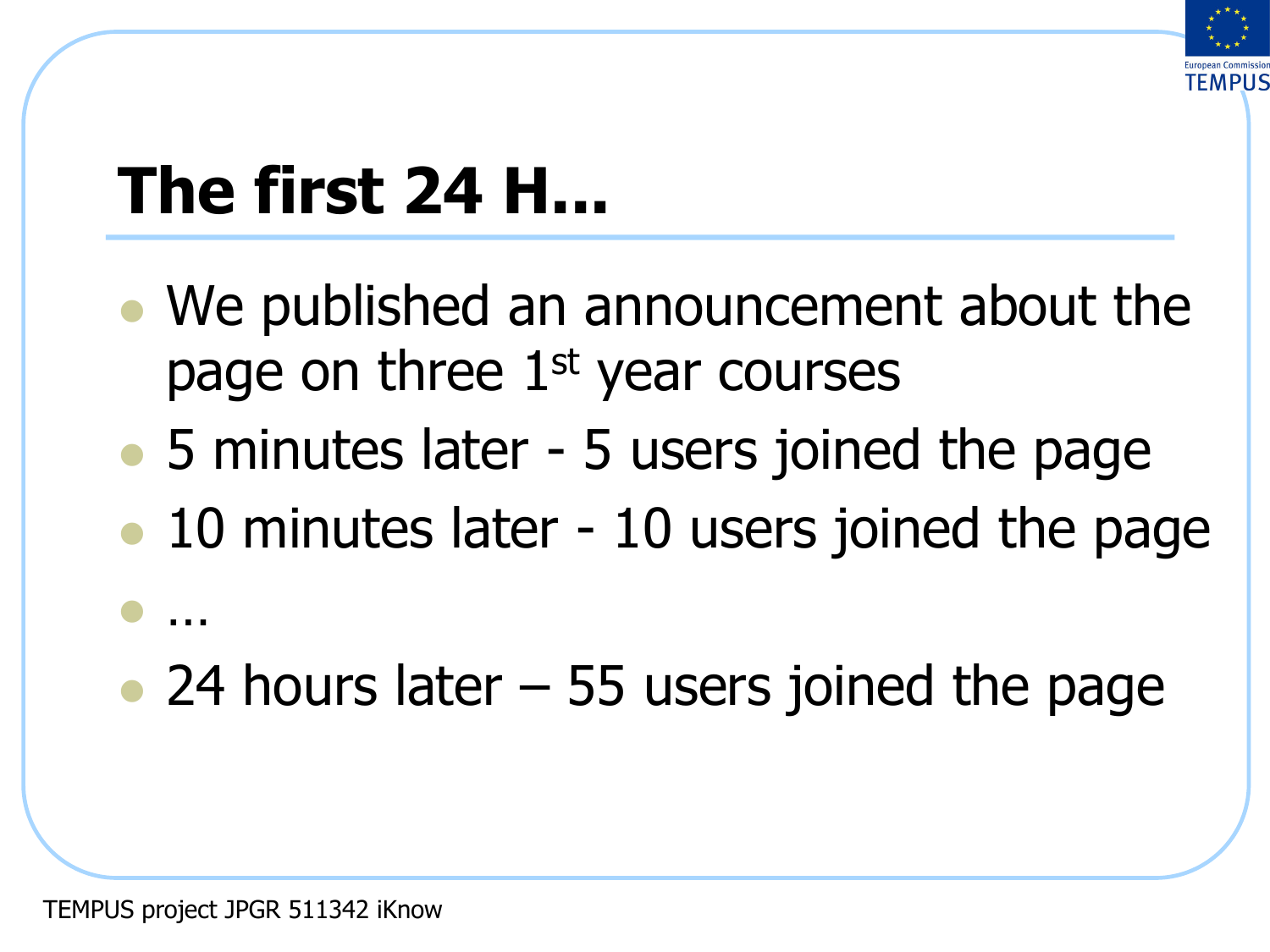

#### **Conclusion**

- Facebook is omnipresent
- Out students use FB in many activities
- $\bullet$  Fast feedback